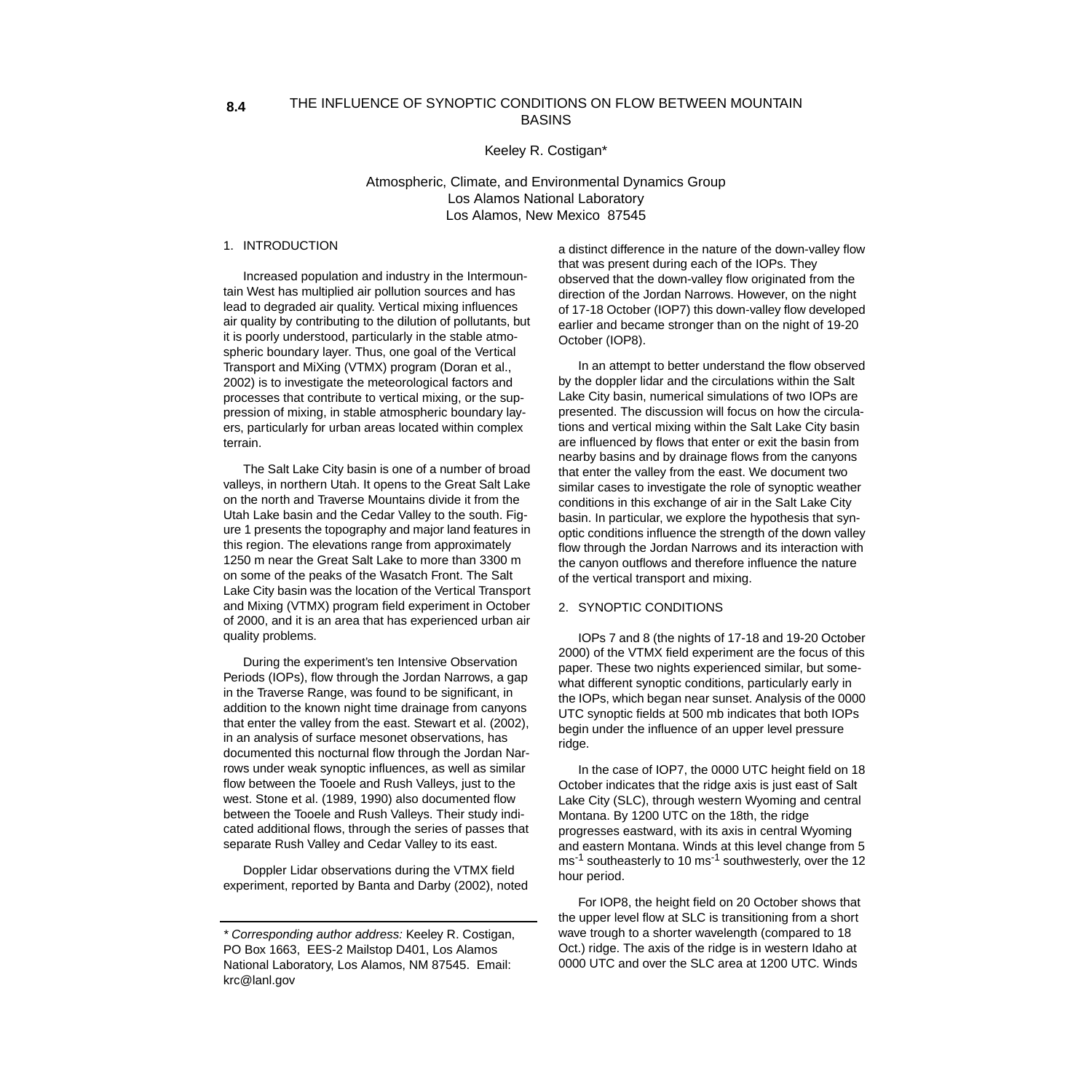

Figure 1. Topography and land features in the Salt Lake City region as depicted on RAMS grid 2.

at 500 mb are northwesterly and decrease from 18 ms<sup>-1</sup> to 5 ms<sup>-1</sup> during IOP8.

Surface analyses for both nights show that the area is under the influence of relatively high pressure, between weather systems that are along the west coast and in the upper midwest. This high pressure is stronger on 18 October and continues to strengthen through the night, particularly to the south and east of the SLC area. Surface pressures also rise during the night of 20 October, but the highest pressures are to the north and east of the SLC area.

The differences in the ambient weather conditions stand out more in the 0000 UTC soundings from the SLC airport rawinsondes. The surface temperature at the start of IOP8 is warmer than for IOP7, with the static stability at the start of IOP7 significantly stronger than the static stability of IOP8, particularly in the levels between roughly 850 mb and 600 mb. These pressure levels correspond to a vertical layer that extends from a few hundred meters above the surface (within the basin) to well above the mountain tops. The sounding surface winds report northerly (up-valley) flow at 0000 UTC for both IOPs, but ridgetop winds are light and easterly, becoming westerly further aloft, on 17 October. Ridgetop winds are moderate and westerly on 20 October, turning through northwesterly to northerly at higher levels.

### 3. MODEL SIMULATIONS

Simulations of IOPs 7 and 8 of the VTMX field experiment are produced with the Regional Atmospheric Modeling System (RAMS) model (Pielke, et al., 1992). The RAMS model has also been applied to the Salt Lake City

basin in Zhong and Fast (2003) and Fast and Darby (2004). In this study, three nested grids are used in order to simulate regional to local scale flows, with horizontal grid spacings of 3.6 km, 1.2 km, and 400 m. Grid 1 covers northern Utah. The second grid includes the Salt Lake City basin and the surrounding valleys and mountains, and grid 3 focuses on the Salt Lake City basin, including the Wasatch Mountains and the northern portions of Utah Lake basin. Vertical grid spacing is a constant 10 m for the lowest levels. Above 60 m, vertical grid spacing is slowly stretched until the maximum grid spacing of 600 m is reached. At that height, the vertical grid spacing is again held constant to the top of the domain, at just under 14 km.

The simulations begin at 0000 UTC 17 October, for IOP7, and 19 October, for IOP8. Each simulation runs for 42 hours. The runs are initialized and nudged using NCEP Reanalyis II gridded fields. They are used here to represent the synoptic weather patterns at the initialization and the nudging introduces the changes in those large-scale fields that occur during the course of each of the IOPs. The simulations continue for 24 hours before the start of the IOPs, to allow the model to generate regional and local flows that are induced by the complex terrain and surface heterogeneities, but are not captured in the Reanalyis fields. Water temperature is initialized as 287 K, based on the mean of observed water temperatures from Mesowest (Horel et al., 2002) records.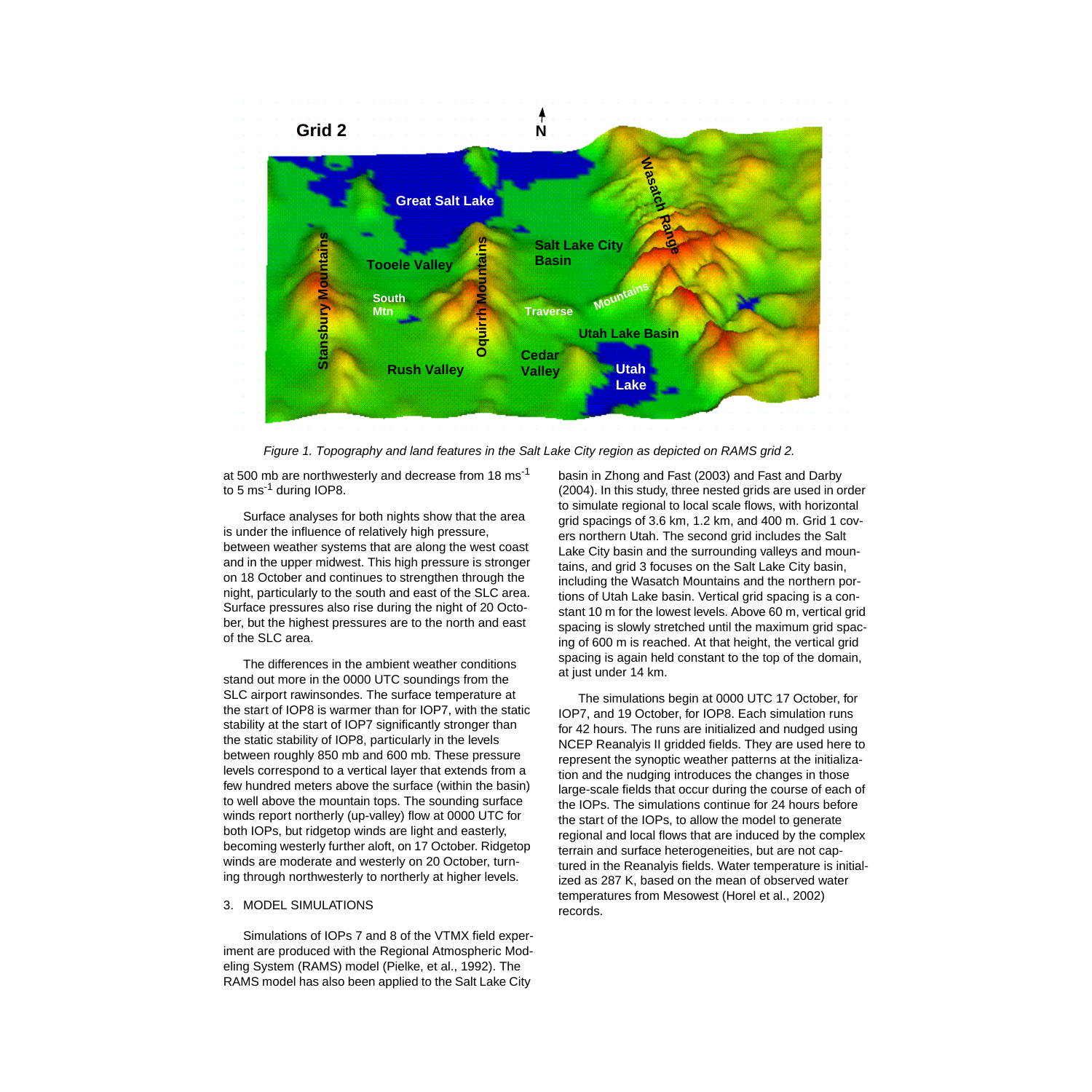

Figure 2. Vertical cross-sections of v wind component on RAMS grid 3 at 0330 UTC for a) IOP7 and b) IOP8. Red shading depicts positive values and blue shading depicts negative values. Contour interval is 1 ms<sup>-1</sup>.

#### 4. RESULTS

The model results agree with the observations by producing stronger and earlier down-valley (southerly) flow through the Jordan Narrows during IOP 7 than during IOP 8. On both nights, the daytime up-valley flow dies down shortly after sunset and down-slope flows develop on the steeper slopes of the Wasatch, Traverse, and Oquirrh Mountains. Drainage flows from the canyons to the west also contribute to cooler air that drains northward out of the basin toward the Great Salt Lake at the open end of the valley. At the same time, slope flows and canyon drainages from the Wasatch Mountains also contribute cooler air to the Utah Lake Basin, south of the Jordan Narrows. Eventually, air from the Utah Lake basin flows through the Jordan Narrows and over the Traverse Mountains into the Salt Lake City basin.

Figure 2 presents vertical cross sections of grid 3 at 0330 UTC for IOP7 (Figure 2a) and IOP8 (Figure 2b) running from northern part of the Utah Lake basin (on

the left side of the figure), through the Jordan Narrows (at y=-8 km) and the Salt Lake City basin. Southerly flow is present through the Narrows and the Salt Lake City basin during IOP 7, with southerly flow extending above the surface and reinforced by the surface pressure gradient. The down valley flow of IOP8 is not fully established and confined to areas north of the Jordan Narrows, where canyon outflows turn down-gradient after exiting the confines of the canyons. Above the surface, winds are northerly, counter to down-valley flows.

By 0930 UTC, southerly, down-valley winds, are found on both nights in the Salt Lake City basin, but flow through the Jordan Narrows is better defined during IOP7. Vertical cross sections of potential temperature and winds (Figure 3) indicate the presence of gravity waves at that time. These waves serve to enhance the down-valley flow during IOP7. Vertical motions associated with the gravity wave are stronger for IOP7 (Figure 4), when stronger winds crossing the Traverse Mountains and greater static stability contribute to more favor-



Figure 3. Vertical cross-sections of potential temperature and winds on RAMS grid 3 at 0930 UTC for a) IOP7 and b) IOP8. Contour interval is  $1^{\circ}$ C.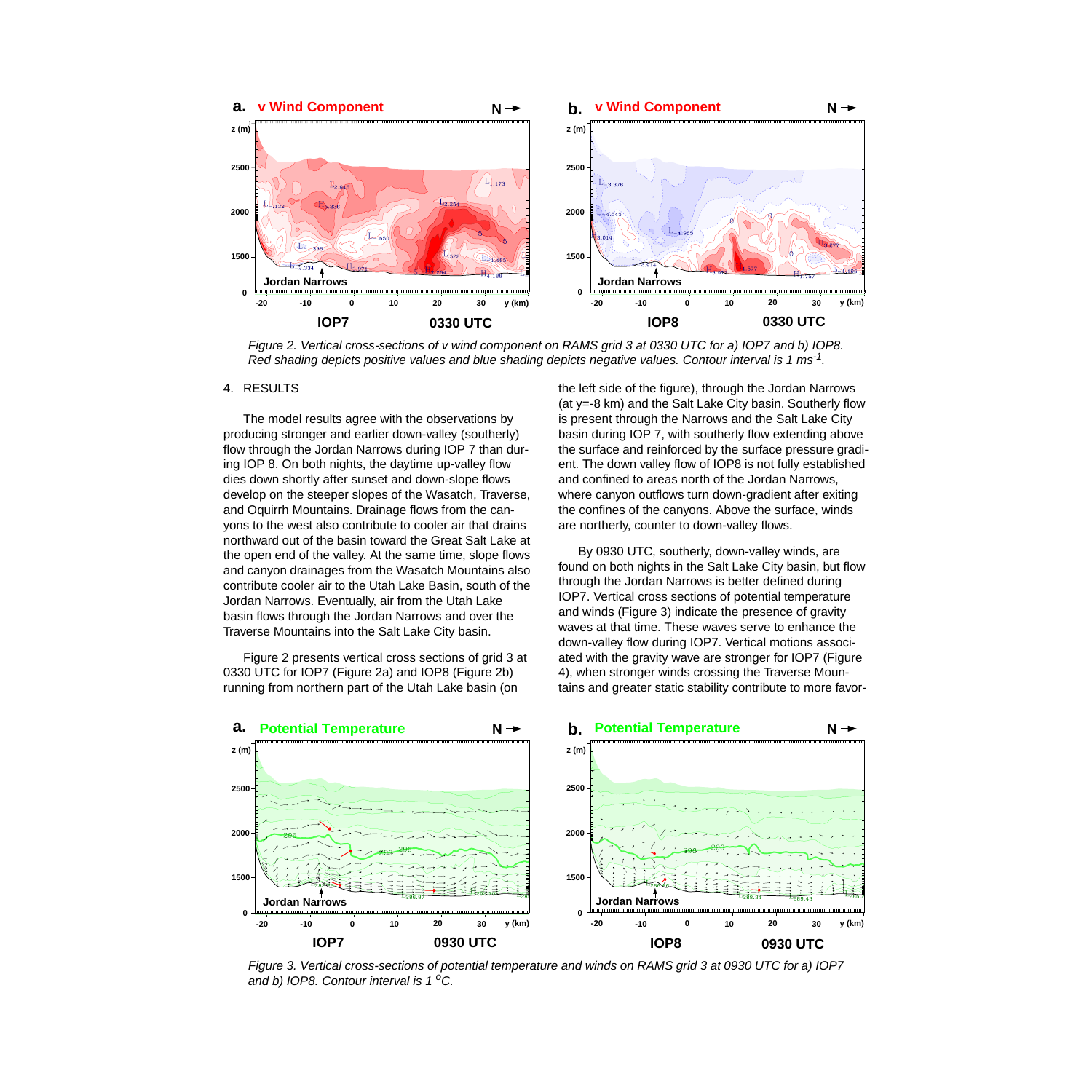

Figure 4. Vertical cross-sections of w wind component on RAMS grid 3 at 0930 UTC for a) IOP7 and b) IOP8. Red depicts ascending motions and blue depicts decending motions. Contour interval is 0.15 ms<sup>-1</sup>.

able conditions for larger amplitude waves with greater vertical motions.

The strength and the timing of the canyon outflows were also different during the two IOPs. This suggests that they are also influenced by synoptic conditions. The down-valley flow converges with the canyon outflows earlier in the simulation of IOP7, producing localized areas of vertical motion in the Salt Lake City basin, earlier in the evening. Horizontal cross sections of the wind field for a portion of grid 3 is shown in Figure 5. The locations of two observational sites are marked by plus

signs. The Doppler Lidar operated by the National Oceanic and Atmospheric Administration (NOAA) Environmental Technology Laboratory (ETL), in the center of the valley, and the site operated by the National Center for Atmospheric Research (NCAR), near the Jordan Narrows, are given for reference. At 0930 UTC, The winds for IOP7 are more organized in a down-valley flow from the Jordan Narrows than IOP8, particularly near the narrows. Flow from the east at y=6 km, is outflow from Little Cottonwood Canyon that converges with the down valley flow. Vertical velocities for the same horizontal cross sections indicate areas of upward motion, where the



Figure 5. Horizontal cross-sections, at 15 m AGL, of winds on part of RAMS grid 3 at 0930 UTC for a) IOP7 and b) IOP8. Green shading indicates topography in the vicinity of the Traverse Mountains. Contour interval is 100 m. ETL is the location of the Doppler Lidar and NCAR is the location of the NCAR observations.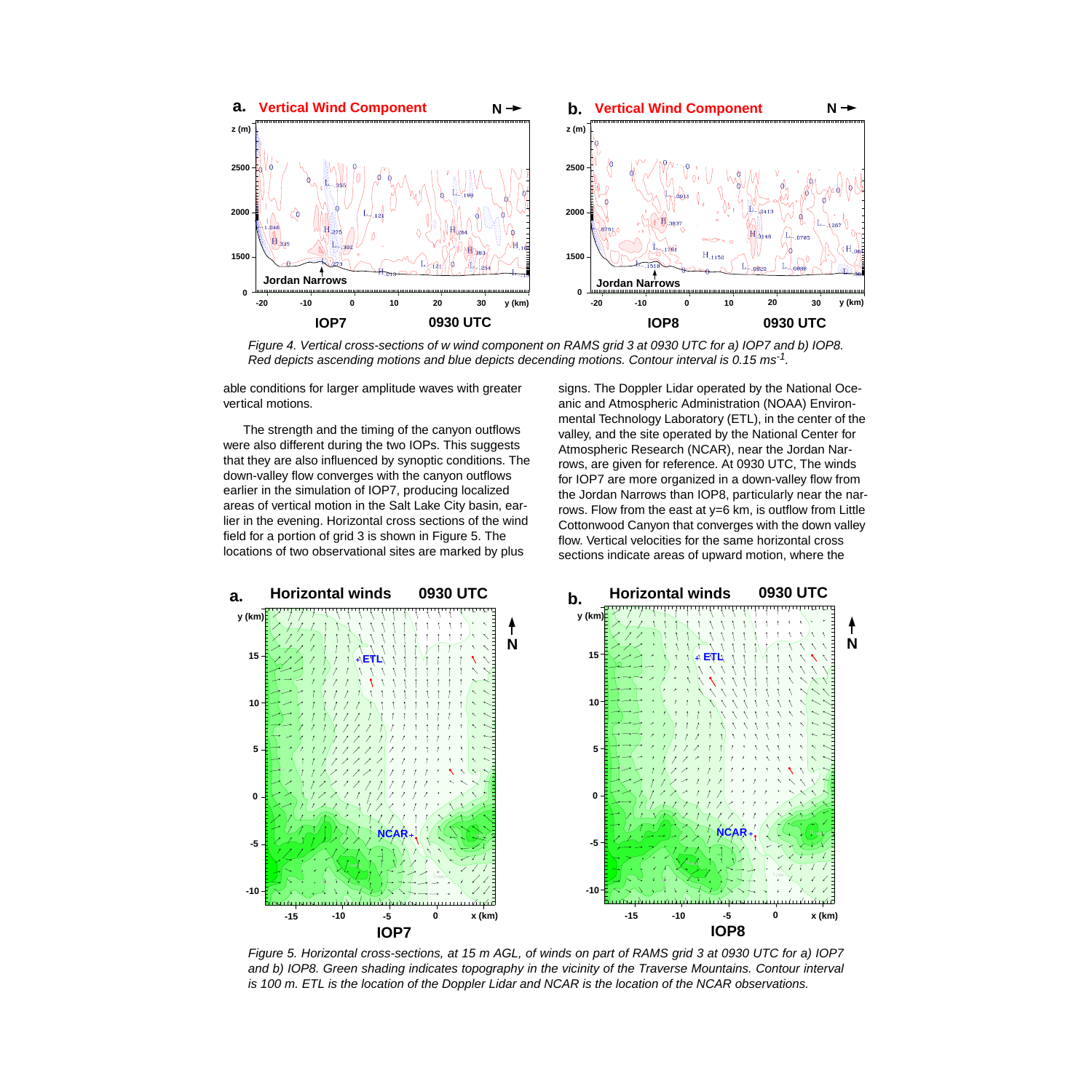

Figure 6. Horizontal cross-sections, at 15 m AGL, of sub-grid turbulent kinetic energy on part of RAMS grid 3 at 0930 UTC for a) IOP7 and b) IOP8. Contour interval is 0.05  $m^2s^2$ . ETL is the location of the Doppler Lidar and NCAR is the location of the NCAR observations.

flows converge, that can contribute to vertical mixing. Subgrid Turbulent Kinetic Energy (TKE) fields (Figure 6) indicate significant differences between the two nights at the 15 m AGL level. While TKE is generally small at night, both simulations have significant TKE associated with the canyon outflow. However, IOP7 also has areas of enhanced TKE in the center of the basin, associated with the down-valley flow through the Jordan Narrows.

By just before sunrise, when synoptic conditions between the two IOPs are most similar, both simulations showed down-valley flow in the basin, converging with the canyon outflows, but the locations of the associated vertical motions are somewhat different and the magnitudes are much larger for IOP 7.

#### 5. SUMMARY

The model results indicate that the differences in large-scale weather for the two IOPs can affect the flow through the Jordan Narrows. During IOP7, upper level winds and pressure gradients supported earlier and stronger southerly flow through the Jordan Narrows, compared to IOP8. The synoptic conditions also lead to a more favorable environment for the formation of gravity waves as air passed over the Traverse Mountains during IOP7. The higher wind speeds in the down valley flow on IOP7 are associated with greater TKE and suggest that vertical mixing would be more likely in the center of the basin on that night.

 Drainage flows from the canyons in the Wasatch Mountains can be found in both the Utah Lake and Salt Lake City basins and they also seem to be influenced by the synoptic conditions.

# 6. ACKNOWLEDGMENTS

Bob Banta and Lisa Darby of NOAA ETL shared lidar plots and the author acknowledges their contribution to discussions regarding this work. Discussions with James Pinto of NCAR were also very useful. This work was supported by the U.S. Department of Energy, under the auspices of the Atmospheric Sciences Program of the Office of Biological and Environmental Research. Los Alamos National Laboratory is operated by the University of California for the National Nuclear Security Administration of the U. S. Department of Energy.

## 7. REFERENCES

Banta, R.M., L.S. Darby, and B.W. Orr, 2002: Downbasin drainage jet observed during VTMX: Large-scale controls and effects on local-scale flows. Preprints of the Tenth Conference on Mountain Meteorology, American Meteorological Society, Park City, UT, 17-21 June 2002, page 1.

Doran, J.C., J.D. Fast, and J. Horel, 2002: The VTMX 2000 Campaign. Bull. Amer. Meteor. 83, 537-551.